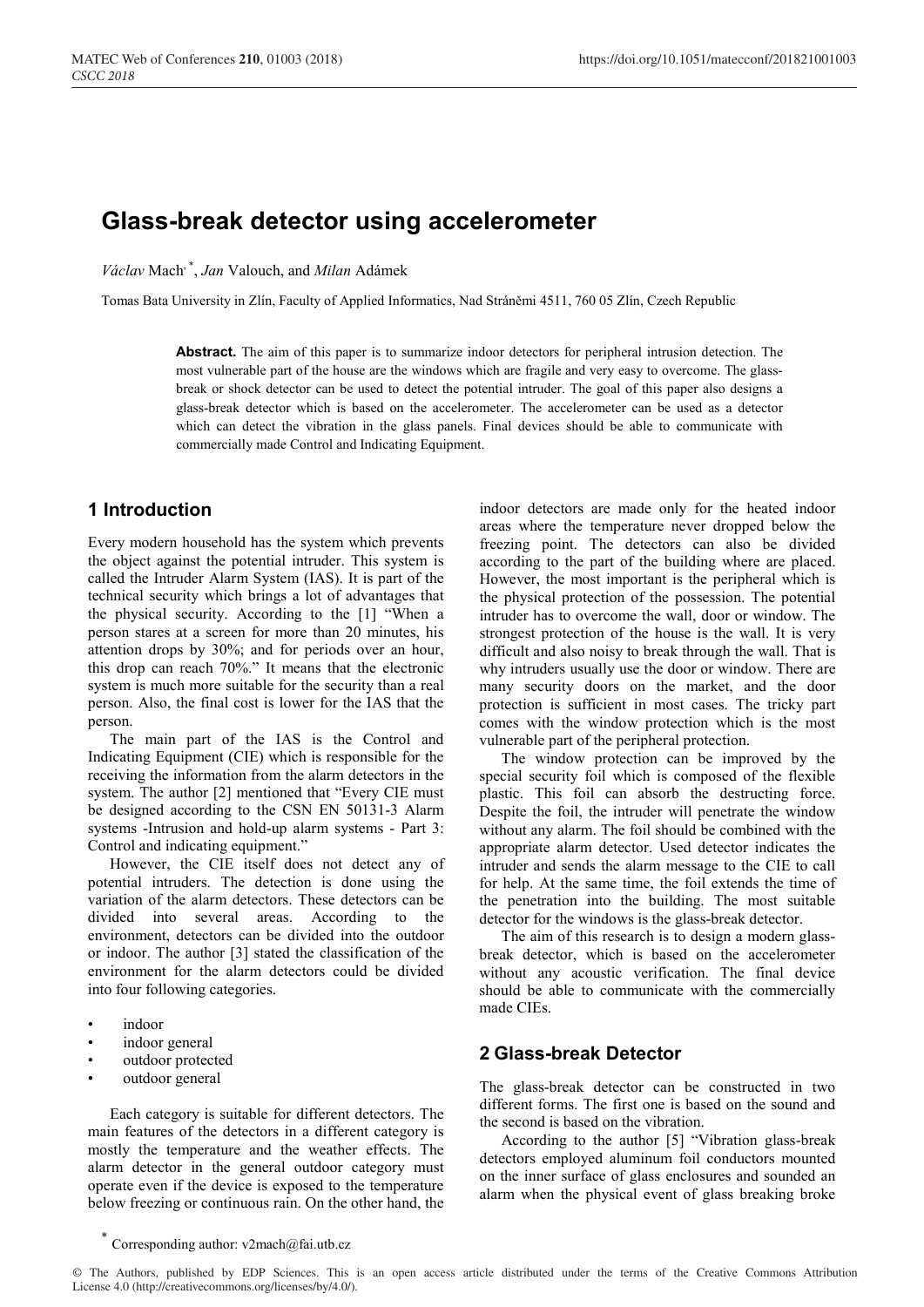the conducting path." This manner uses only the vibration in the glass. It can be distorted by the vibration which is not associated with the intruder. These vibrations can be caused by the strong wind, and the detector should not react to these subjects. The second group is based on the specified sound which is emitted by breaking glass. The author [5] stated that "The glassbreak sound signal energy is in the higher frequencies above 14 kHz and that the onset of a glass break sound is an energetic signal." The combination of mentioned manners is used in the real detector. It has double detection using vibration and the sound effect which brings high reliability.

## **3 Arduino Platform**

The Arduino platform was chosen in this paper as the microcontroller which processes the signal from the sensor. The author [6] mentioned that "The Arduino is an open-source project that started in 2005 in Interaction Design Institute as a low-cost development kit for applications with microcontrollers by Atmel. It is a physical platform with a microcontroller and several peripherals that are programmed by means of a simple development environment." The platform has several mainboards which contain of different microcontrollers and features. For the purposes of this research, the Arduino UNO was chosen due to its cost and effectiveness.

The author [6] also stated that "The Arduino UNO is based on the microcontroller Atmel ATmega328p. It is equipped with 14 I/O pins. Some of these pins support PWM, analogue inputs and/or connecting of a 16 MHz crystal." This feature sufficiently meets the demand of this research. It also has Two Wire Interface (TWI) which can be used for the communication with other devices, in this case with the accelerometer. Arduino UNO also has the serial interface in the form of the USB.

### **4 Accelerometer**

The author [7] stated that "The accelerometer being a very sensitive sensor results in a differing output even with the slightest change in orientation or placement." The accelerometer MPU-6050 was chosen for this research due its low cost, easy to mount and requires only 3-analogue connections with less power consumption, taking up to 5V. The chip has 6-axis device that combines a 3-axis gyroscope, 3-axis accelerometer, and a Digital Motion Processor (DMP) which process the data inside. The output of the accelerometer has 6-bit Analog to Digital Converters (ADC) for digitizing the gyroscope and accelerometer outputs. [8] These outputs can be transmitted via the USB to the computer.

The author [8] also mentioned that "DMP helps lower system power consumption by allowing the system processor to read the sensor data in bursts and then enter a low-power mode as the MPU collects more data." The chip comes on the market in custom design. It means that the chip is placed on the Printed Board Circuit (PCB) which consists of all needed components such as voltage regulator. It also has pinheads which are necessary for the connection with the Arduino UNO. Communication with all registers of the device is performed using either TWI at 400kHz. The PCB with the MPU-6050 can be seen in the following figure.



**Fig. 1.** The microcontroller MPU-6050

On the PCB can be found all necessary components for the proper communication. The power voltage is  $5 V$ ; However, the MPU-6050 operates at 3.3 V. Due to this problem a voltage regulator is placed on the PCB.

## **5 Main experiment**

In this experiment, the Arduino UNO was used as the main microcontroller. The Arduino has TWI interface which allows connecting MPU-6050 directly to it. The Arduino community created the library which can be used to communicate with the chip without any problems. The communication is established only by the four cables where two cables are used for the power supply, and two cables are used for the data transfer via mentioned TWI protocol. The connection can be found in the following figure.



**Fig. 2.** Schematic of the connection.

From the schematic can be seen several unconnected pins. These additional pins can be used for different communication protocol and further function. However, for the purposes of this research, only four cables are needed. With the proper software, it is possible to obtain data from the MPU-6050. These data are in the form of the six digital numbers which are periodically transmitted by the MPU-6050. The main goal is to mount the MPU-6050 on the window and try to simulate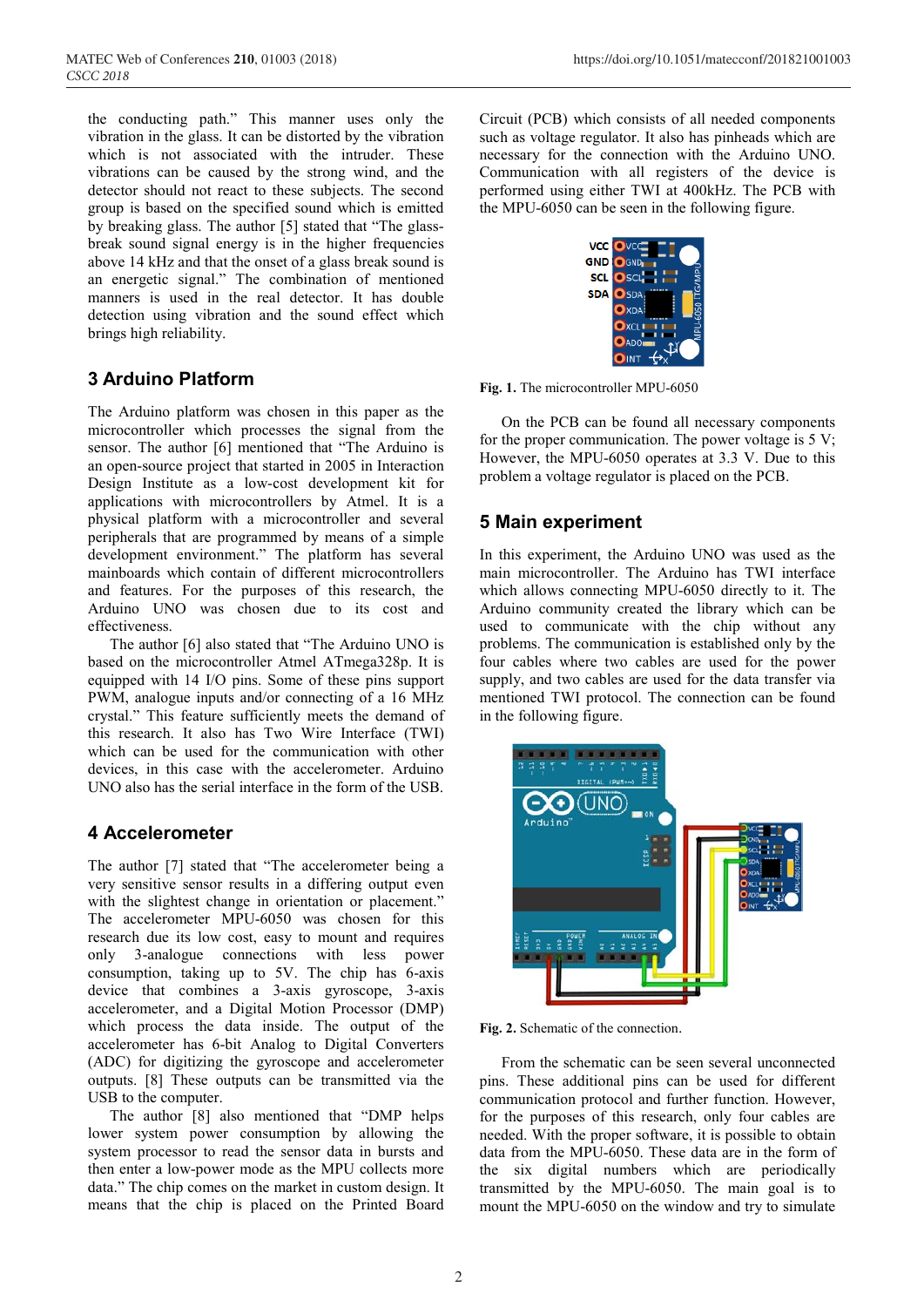its breaking. The vibration created by force can be evaluated as an intrusion. There must be set the thresholds values to avoid the vibration from the footsteps, car or the passing car. These thresholds values are listed in the chapter Results.

#### **6 Software Design**

As mentioned before, the MPU-6050 has the library which can be downloaded online. There are several setting which can be chosen at the beginning of the program. These settings adjusting the format of the incoming data from the MPU-6050 and also the speed of the communication. The initialization part of the program can be found in the following figure.

```
#include "I2Cdev.h"
#include "MPU6050.h"
#include "Wire.h"
MPU6050 accelgyro;
intl6_t ax, ay, az;
intl6 t gx, gy, gz;
#define OUTPUT READABLE ACCELGYRO
```
**Fig. 3.** Initialization program.

As mentioned before, the program must distinguish between the actual intruder and the events caused by the environment. The MPU-6050 is very sensitive even to a single step in the room. The main calibration can be found in the following chapter. The calibration is focused only on the output data.

#### **6.1 Calibration**

As mentioned before, the data are received in the decimal form for every axis and direction of the velocity. The full-scale range of the gyro sensors may be digitally programmed to  $\pm 250$ ,  $\pm 500$ ,  $\pm 1000$ , or  $\pm 2000$  degrees per second. Raw data before calibration can be found in the following figure.

| $-8860$ | $-2148$ | 12652 | $-2808$ | $-852$  | 1760   |
|---------|---------|-------|---------|---------|--------|
| $-8732$ | $-2244$ | 12424 | $-4877$ | $-3170$ | 2579   |
| $-8996$ | $-2184$ | 12412 | $-215$  | $-23$   | $-64$  |
| $-8900$ | $-2180$ | 12636 | $-1$    | 168     | $-76$  |
| $-8848$ | $-2160$ | 12584 | 51      | 327     | $-88$  |
| $-8956$ | $-2144$ | 12640 | 86      | 455     | $-99$  |
| $-8716$ | $-2260$ | 12404 | $-111$  | 92      | $-190$ |
| $-8900$ | $-2132$ | 12516 | $-33$   | 204     | $-175$ |
|         |         |       |         |         |        |

**Fig. 4.** Incoming data from the MPU-6050.

Just like any sensor, the MPU-6050 needs to be calibrated before it is used for the first time. Therefore, it needs to adjust the offsets in order to counteract zero error. The program itself is embedded in the library. The program will make an average of a few hundred readings and display the offsets required to remove zero error. Before calibration, the chip must be placed on the flat surface. All variables are calibrated, and the default

positions for the gyroscope and accelerometer are represented by the zero.

#### **6.2 Final program**

The final program can be loaded to the microcontroller after successful calibration of the system. After successful initialization, the main request can be sent to the MPU-6050. This request asks for the actual states of all axes and all velocities. All data are automatically stored in created variables, and it can be replaced by another request. The request and the sending values via the serial interface can be found in the following figure.

```
accelgyro.getMotion6(sax, say, saz, sgx, sgy, sgz);
```

```
Serial.print(ax); Serial.print("\t");
Serial.print(av): Serial.print("\t"):
Serial.print(az): Serial.print("\t");
Serial.print(qx+259); Serial.print("\t");
Serial.print(gy-290); Serial.print("\t");
Serial.println(qz-120);
Fig. 5. Request for the data.
```
The previous figure also shows the function of the displaying actual calibrated values. Every possible environmental influence is simulated, and the results are converted to the thresholds levels. These level are used later in the final program evaluation. Some of the influences are listed in the following figure.



**Fig. 6.** Graphical visualization of the data.

The previous figure shows the visualized output of the MPU-6050 with several influences. Each state is marked and converted to the value. Every influence has its unique form, and similar signals must be distinguishable. It means that some of the incoming signals should be evaluated. The previous chapter shows the signals in the graphical interpretation for the easy explanation. However, the incoming signal is in the decimal form which is more suitable for the final evaluation.

Only one axis can be used for the evaluation because when the window is hit, the energy is acting only in one direction. When the chip is placed on the window, the evaluated force is the acceleration in the y-axis. The basic evaluation is done only by comparison of the incoming signal and the referenced one.